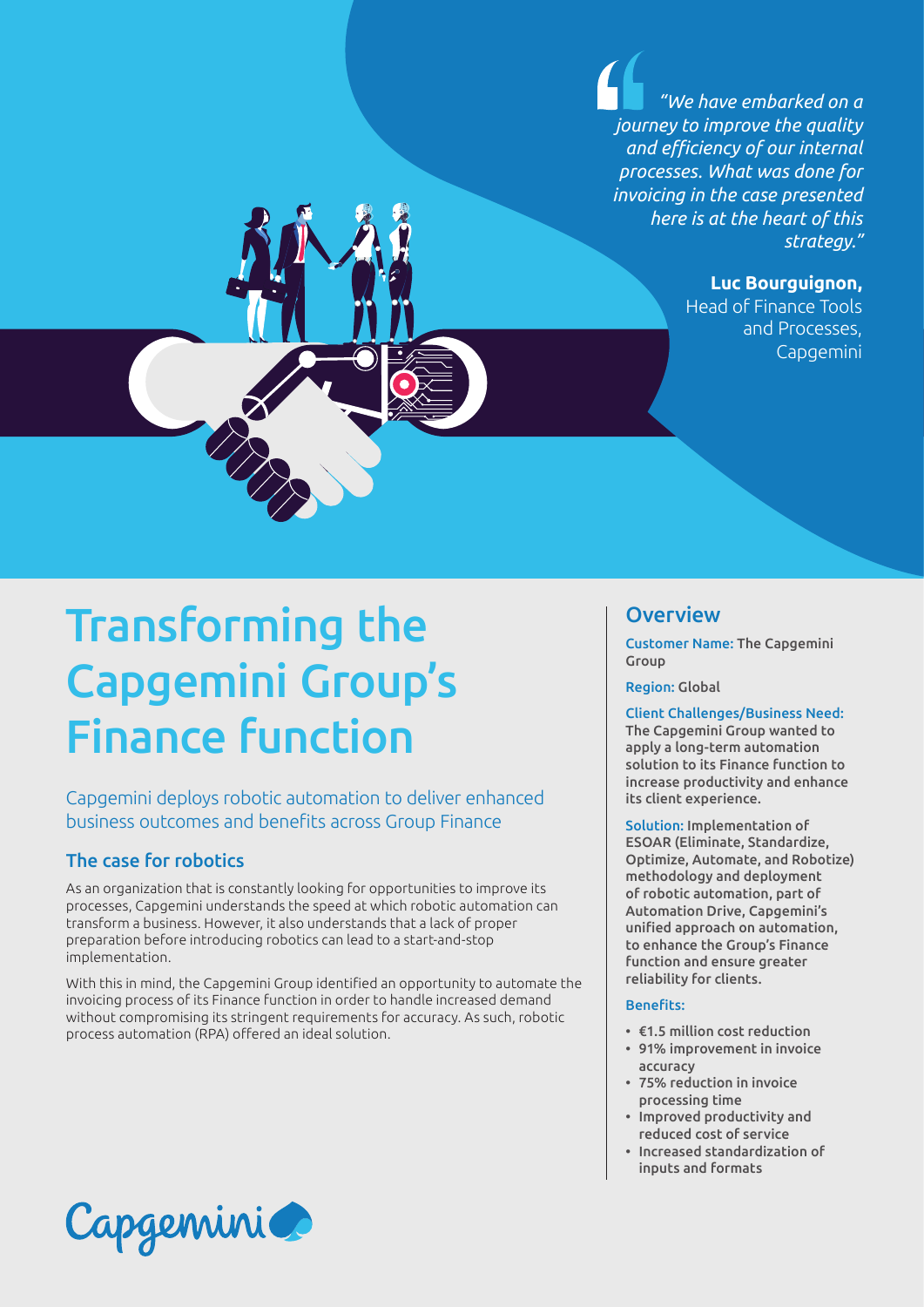### The challenge of enhancing operational efficiency

Capgemini's Business Services Finance & Accounting (CBS FA) is a shared services team that provides a range of administrative services to the Group's Finance function, including the processing of over 8,500 invoices manually every month. Invoice processing is a critical step for the realization of revenue and acts as upstream input for Capgemini's entire order-to-cash (O2C) cycle, which is managed end-to-end by CBS FA's dedicated team of project accountants via the Oracle R12 Project Accounting platform.

The team was facing a range of operational challenges, including dealing with multiple processes and formats, ensuring the absolute accuracy of invoice data for a large volume of requests, comprehensive management of exceptions and fallouts within short timelines, and coordination of the entire process cycle with multiple stakeholders.

In order to continue delivering seamless billing and revenue flow to the Group's projects, the CBS FA team needed to increase efficiency through analyzing existing processes and eliminating non-value added process steps. This maximized client revenue and provided best-in-class utilization of the Group's existing technology platform, application hub tools, and robotic methodology.

In addition, Capgemini's Group Finance had extremely high expectations of its internal CBS FA team, including:

- An increase in measureable productivity benefits
- Enhanced maturity and competitiveness, with the expectation of realizing €1.3 million in savings
- Reduced manual interventions in the process, while maintaining overall accuracy of the output
- Significant increase in "transaction per FTE" with 100% compliance on quality.

All of this supported the goals of non-intrusive automation, seamless service delivery with the capacity for expansion, and the absorption of increased volume within the CBS FA team's existing bandwidth.

#### Capgemini's ESOAR methodology provides the foundation for RPA

As a first step, CBS FA consulted project accountants directly involved in the invoicing process on the opportunities of RPA. This provided valuable information about how the team viewed RPA adoption as a means to move to higher-value functions. It also gave a detailed view of the challenges the project would need to address from an employee's perspective while further outlining the project requirements and objectives.

Based on this information, the CBS FA team developed and implemented the unique ESOAR (Eliminate, Standardize, Optimize, Automate and Robotize) methodology to holistically assess the needs of the Capgemini Group's clients, agents, and managers at various steps of the invoice process in detail. This included eliminating multiple input formats from requestors, reducing manual handoffs, standardizing input and output requirements, optimizing the usage of the Oracle R12 for printing invoices and implementing robotics to automate repetitive tasks.

CBS FA deployed UiPath's industry-standard RPA product, part of Automation Drive, Capgemini's unified approach on automation, which applies virtual robots to emulate and automate the manual activities involved in invoice creation, such as mouse cursor movements, keystrokes, and copy and pasting, and performing simple calculations and text string manipulations. This provided a real-time operating and decision-making environment, with robots constantly reporting their progress to a central server and an intuitive flowchart-style graphical interface enabling the team to design and implement the business processes as workflows. A robust control mechanism was also introduced to increase the accuracy of invoices and enhance client experience and satisfaction.

ESOAR is Capgemini's unique methodology of continuously

improving the efficiency and effectiveness of operations. This is done through a combination of process, technology and user experience.

**Eliminate**—multiple input formats to reduce error and rejections

**Standardize**—the input and output requirements for maximum synergy

**Optimize**—the usage of existing ERP and platforms

**Automate**—standardized processes using best-of-breed tools and identify further opportunities for automation

**Robotize**—repetitive, rulebased, transactional processes through leveraging RPA



*"By leveraging Capgemini's proven ESOAR methodology, we streamlined and standardized our invoicing process, which generated immediate cost savings and helped us accelerate the move to shared services for more valueadded business benefits. Our RPA-enhanced service capabilities manage the existing volume of transactions, while offering the potential for further expansion."*

#### **Luc Bourguignon**

Vice President Head of Finance Tools and Processes, Capgemini

## Results count—increased process efficiency and competitiveness

CBS FA implemented proper controls throughout the project, leading to a smooth and successful rollout of its RPA solution for the Capgemini Group. In addition, the ESOAR methodology provided value addition and productivity gains for Group Finance by enabling the CBS FA team to approach the project with a strong plan that ensured smooth delivery.

The solution assisted in reducing the turnaround time for invoice generation and improved invoice accuracy. There was significant reduction in queries in the downstream process, which led to better cash collection and enabled a reduction of days sales outstanding (DSO) for the Capgemini Group.

Implementation of CBS FA's RPA solution and ESOAR methodology led to a range of tangible benefits including:

- **• Increased cost reduction**—over €1.5 million saved for the Capgemini Group against a target of €1.3 million
- **• Enhanced accuracy**—91% improvement in accuracy, with a reduced error rate from 45 to 4 errors on a baseline of 8,500 invoice creation requests
- **• Reduced cycle time**—75% reduction of invoice processing from 20 to 4 minutes per request
- **• Enhanced productivity**—reducing the overall cost of finance for the Capgemini Group by 88 resources
- **• Reduced cost of service**—20 FTEs redeployed to higher analytical work such as reconciliations and cost accruals
- **• Increased standardization**—standardization of inputs resulted in fewer queries, exceptions, reworks, and manual handoffs.

Successfully implementing robotics within its own Finance operations is an example of Capgemini's ability to transform complex manual processes and apply best-in-class automation solutions. This project demonstrates Capgemini's position as the trusted partner of choice for organizations wanting to transform their Finance function through implementing customized robotics solutions.

The project also won the "Gold" category of the prestigious D.L. Shah Quality Award, recognizing CBS FA's efforts in automating the invoicing processes for improved efficiency and service delivery.

3

rule based transactions

#### **Robotize**



**Eliminate**

Automate standardized process using best of breed tools

#### **Automate**

**R**

## **ESOAR** methodology